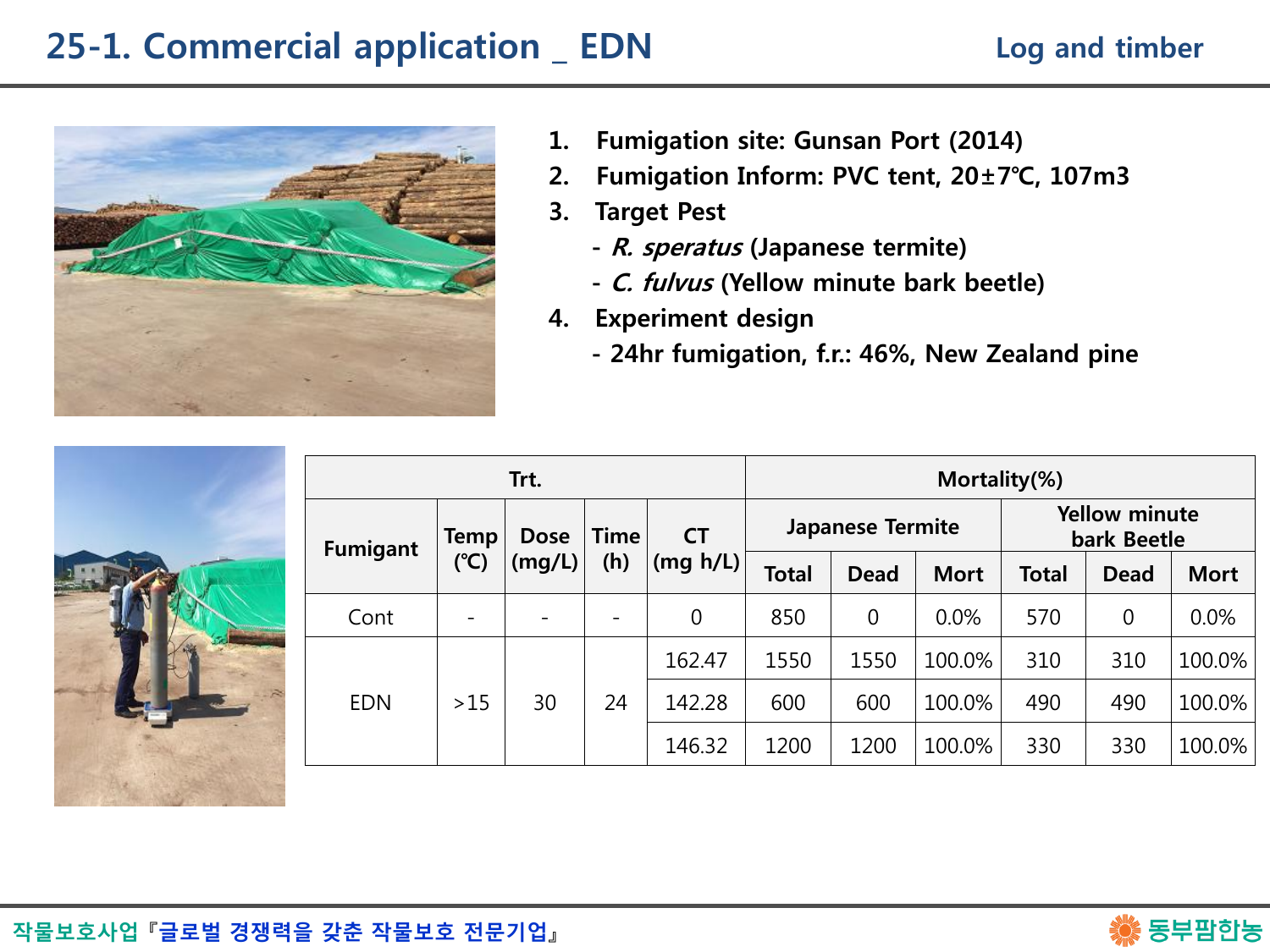# 25-2. Commercial application \_ EDN



- 1. Fumigation site: Gunsan Port(2014)
- 2. Fumigation Inform: PVC tent, 20±7℃, 107m3
- 3. Target Pest
	- M. altenatus (Japanese pine sawyer)
	- B. xylophilus(Pine wilt nematode)
- 4. Experiment design
	- 24hr fumigation, f.r.: 46%, New Zealand Pine



| Trt.            |      |             |                          |                | Mortality(%)         |                |             |                    |      |             |
|-----------------|------|-------------|--------------------------|----------------|----------------------|----------------|-------------|--------------------|------|-------------|
|                 | Temp | <b>Dose</b> | <b>Time</b>              | <b>CT</b>      | Japanese pine sawyer |                |             | Pine wilt nematode |      |             |
| <b>Fumigant</b> | (C)  | (mg/L)      | (h)                      | (mg h/L)       | <b>Total</b>         | <b>Dead</b>    | <b>Mort</b> | <b>Total</b>       | Dead | <b>Mort</b> |
| Cont            |      |             | $\overline{\phantom{0}}$ | $\overline{0}$ | 147                  | $\overline{0}$ | $0.0\%$     | 1100               | 0    | 0.0%        |
|                 |      |             |                          | 375.50         | 281                  | 281            | 100.0%      |                    |      |             |
| <b>EDN</b>      | >15  | 100         | 24                       | 409.43         | 307                  | 307            | 100.0%      | 1500               | 1500 | 100.0%      |
|                 |      |             |                          | 411.09         | 215                  | 215            | 100.0%      |                    |      |             |

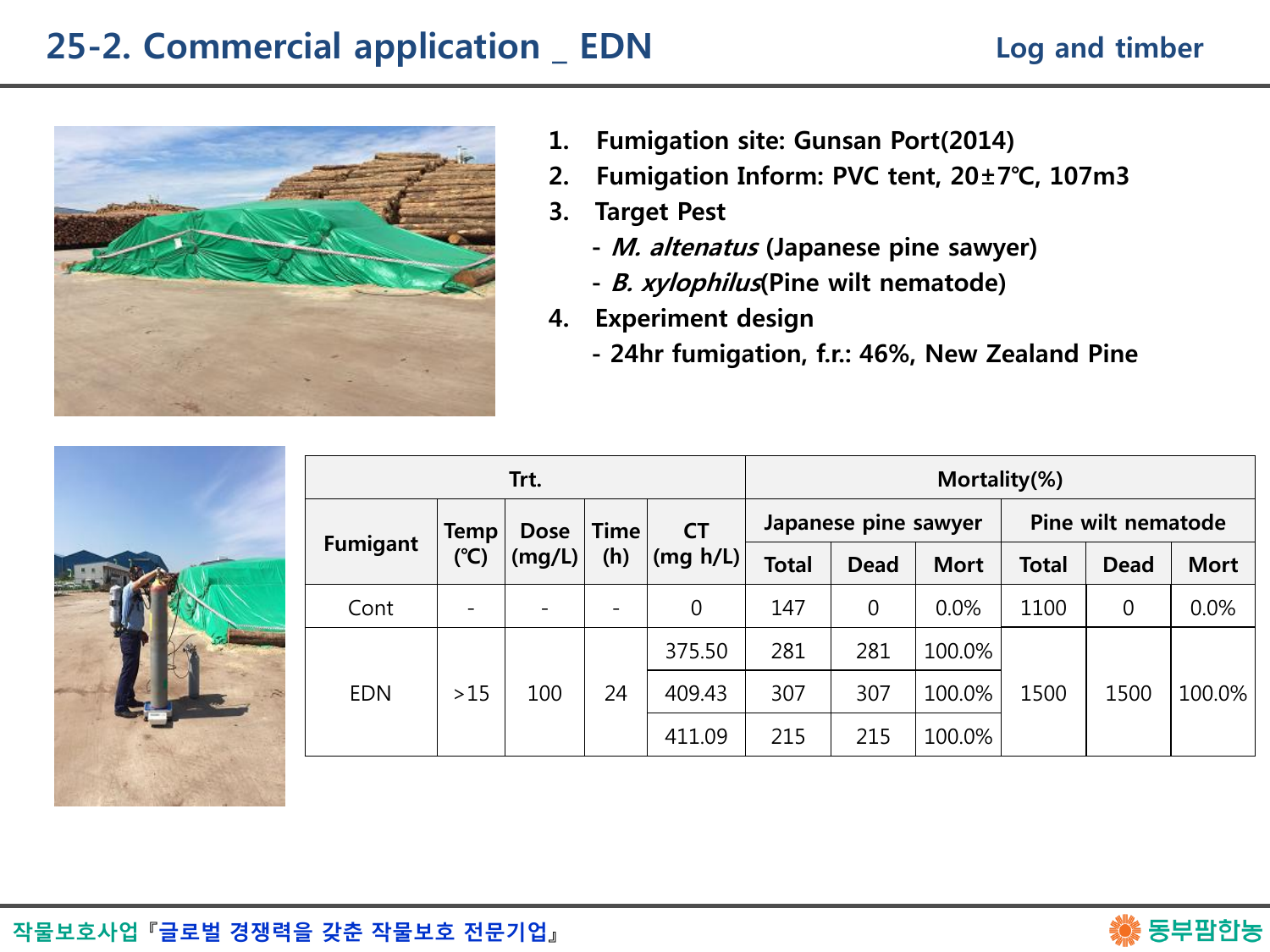#### 25-3. Commercial application \_ EDN

#### Log and timber



- 1. Fumigation site: Gunsan Port
- 2. Fumigation Inform: PVC tent, 20±7℃, Wind speed 3-4m/s
- 3. Experiment design
	- 24hr fumigation, f.r.: 46%, New Zealand pine



Edge open ventilation (under TLV: 6hr after vent)

Full open ventilation (under TLV: 1hr after vent)

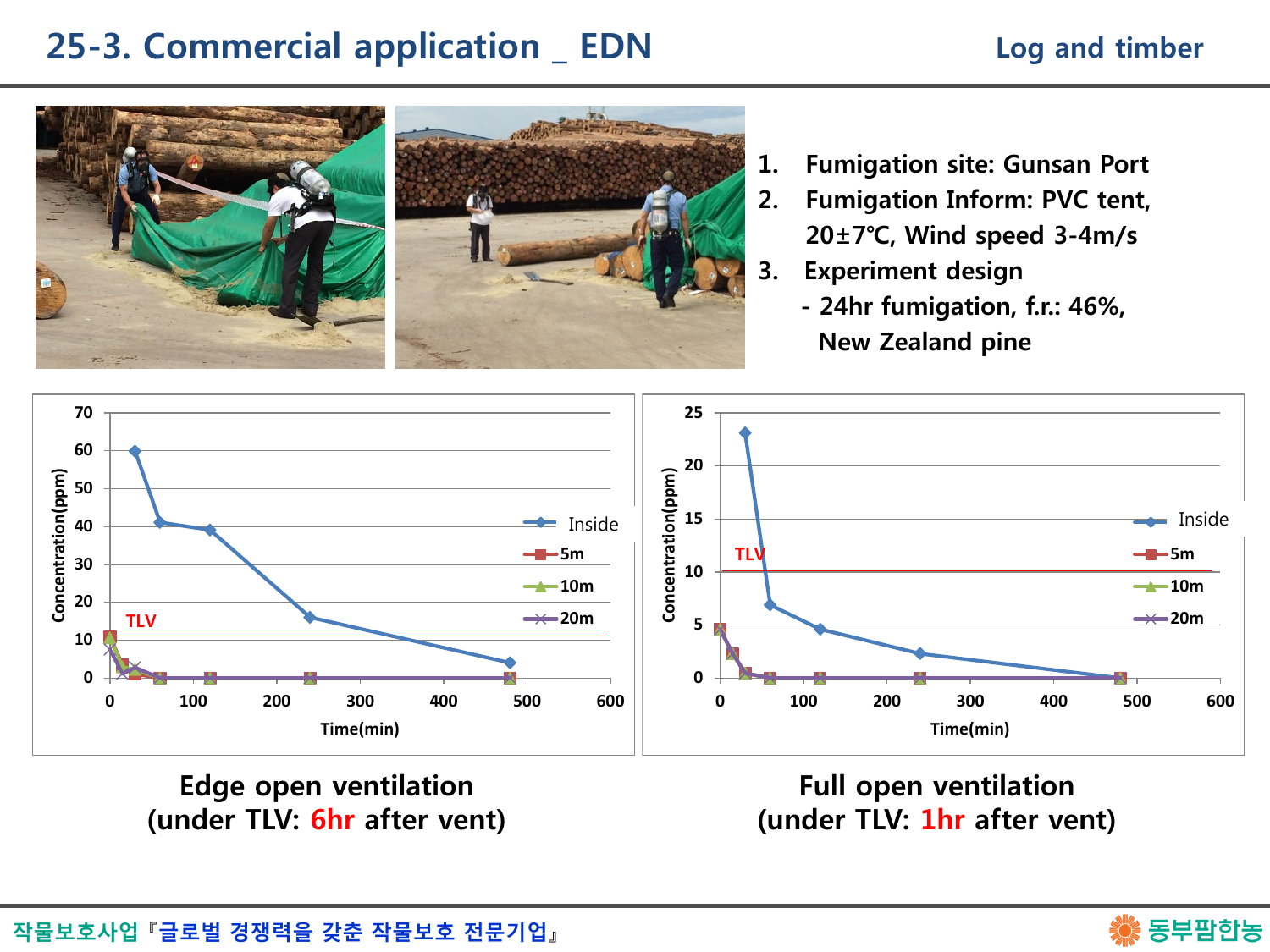# 25-4. Commercial application \_ EDN



- 1. Fumigation site: Gunsan Port (2014)
- 2. Fumigation Inform: PVC tent, 10±4℃, 50m3
- 3. Target Pest
	- R. speratus (Japanese termite)
	- C. fulvus (Yellow minute bark beetle)
- 4. Experiment design
	- 24hr fumigation, f.r.: 45%, New Zealand pine



| Trt.        |                           |                          |                       |       | Mortality(%)   |             |                                     |             |             |  |  |
|-------------|---------------------------|--------------------------|-----------------------|-------|----------------|-------------|-------------------------------------|-------------|-------------|--|--|
| <b>Temp</b> | <b>Dose</b>               | <b>Time</b><br>(h)       | <b>CT</b><br>(mg h/L) |       |                |             | <b>Yellow minute</b><br>bark Beetle |             |             |  |  |
|             |                           |                          |                       | Total | <b>Dead</b>    | <b>Mort</b> | Total                               | <b>Dead</b> | <b>Mort</b> |  |  |
|             |                           | $\overline{\phantom{m}}$ | $\overline{0}$        | 1120  | $\overline{0}$ | 0.0%        | 290                                 | 0           | 0.0%        |  |  |
|             | 40                        | 24                       | 138.93                | 800   | 800            | 100.0%      | 610                                 | 610         | 100.0%      |  |  |
|             |                           |                          | 139.77                | 990   | 990            | 100.0%      | 670                                 | 670         | 100.0%      |  |  |
|             | $(^{\circ}C)$<br>$5 - 15$ | (mg/L)                   |                       |       |                |             | <b>Japanese Termite</b>             |             |             |  |  |



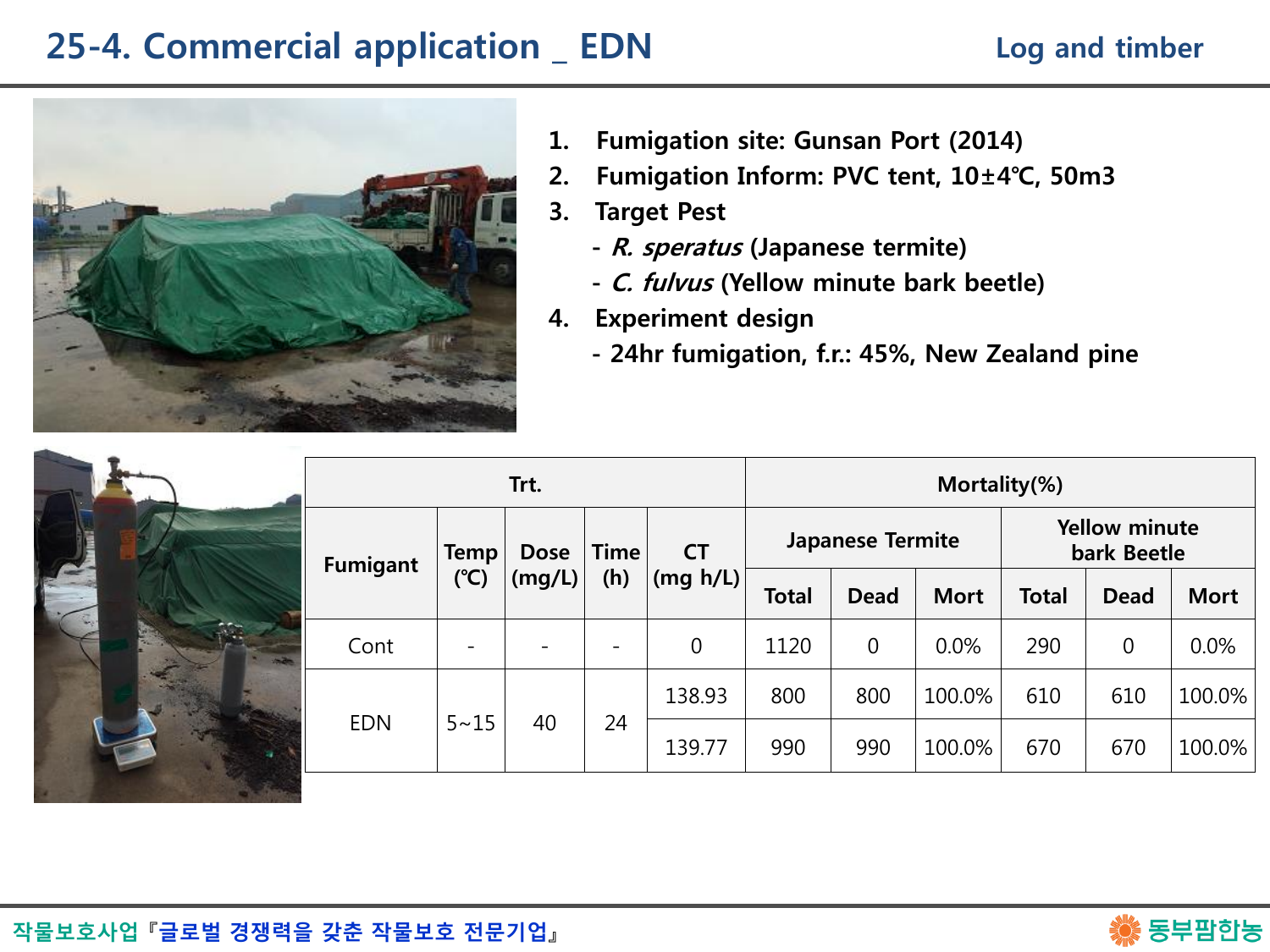### 25-5. Commercial application \_ EDN



- 1. Fumigation site: Gunsan Port(2014)
- 2. Fumigation Inform: PVC tent, 10±4℃, 50m3
- 3. Target Pest
	- M. altenatus (Japanese pine sawyer)
	- B. xylophilus(Pine wilt nematode)
- 4. Experiment design
	- 24hr fumigation, f.r.: 45%, New Zealand pine

| Trt.       |             |                       |                          |                       | Mortality(%)         |                |             |                    |             |             |  |
|------------|-------------|-----------------------|--------------------------|-----------------------|----------------------|----------------|-------------|--------------------|-------------|-------------|--|
| Fumigant   | Temp<br>(C) | <b>Dose</b><br>(mg/L) | <b>Time</b><br>(h)       | <b>CT</b><br>(mg h/L) | Japanese pine sawyer |                |             | Pine wilt nematode |             |             |  |
|            |             |                       |                          |                       | <b>Total</b>         | <b>Dead</b>    | <b>Mort</b> | <b>Total</b>       | <b>Dead</b> | <b>Mort</b> |  |
| Cont       |             |                       | $\overline{\phantom{a}}$ | 0                     | 143                  | $\overline{0}$ | 0.0%        | 900                | $\mathbf 0$ | 0.0%        |  |
|            |             |                       |                          | 530.92                | 314                  | 314            | 100.0%      |                    | 2100        | 100.0%      |  |
| <b>EDN</b> | $5 - 15$    | 120                   | 24                       | 563.52                | 249                  | 249            | 100.0%      | 2100               |             |             |  |

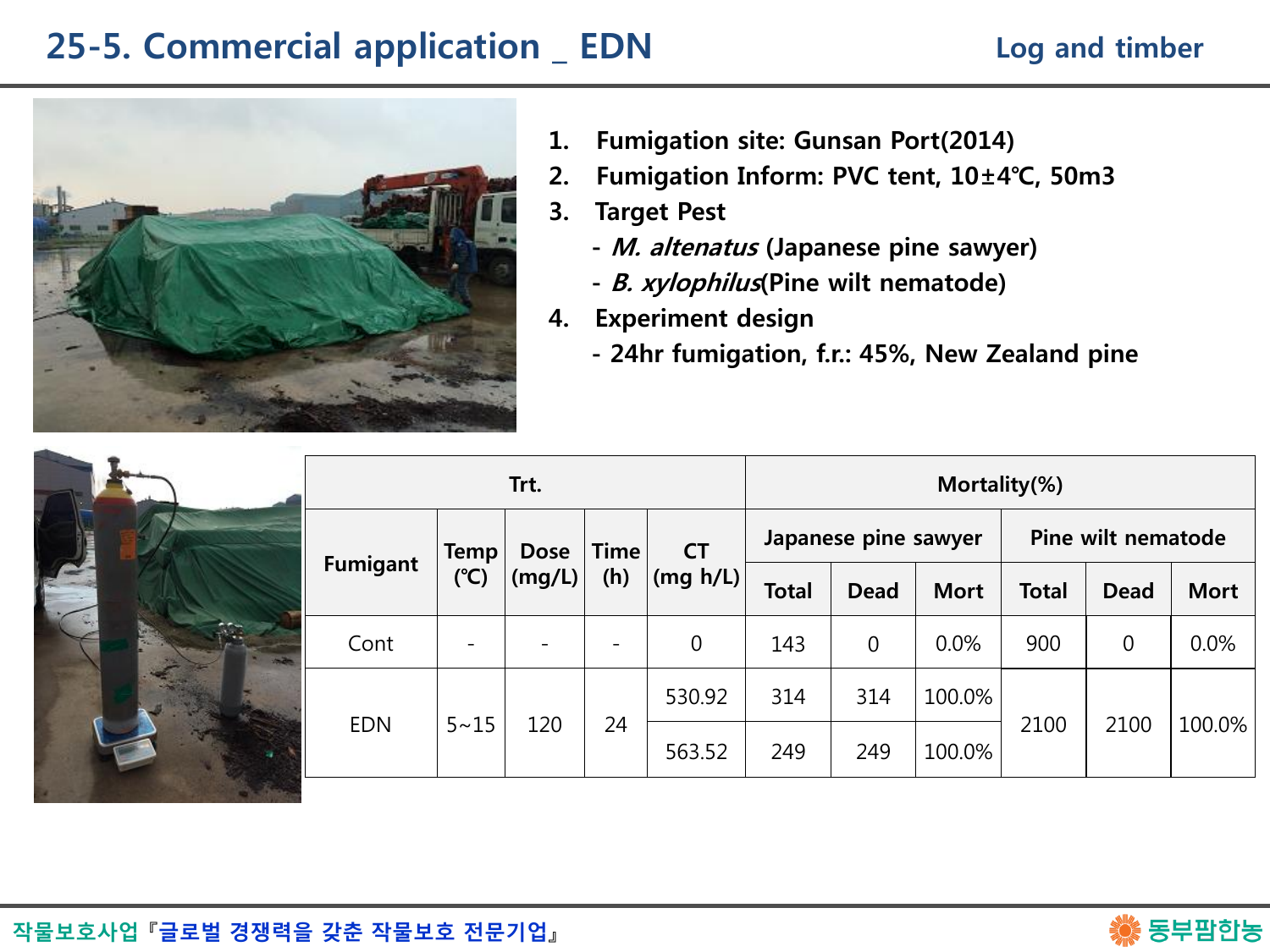# 25-6. Commercial application \_ EDN



- 1. Fumigation site: Gunsan Port
- 2. Fumigation Inform: PVC tent, 10±4℃, Wind speed 2-4m/s
- 3. Experiment design
	- 24hr fumigation, f.r.: 46%, New Zealand pine



Side open ventilation (under TLV: 2hr after vent)



Full open ventilation (under TLV: 1hr after vent)

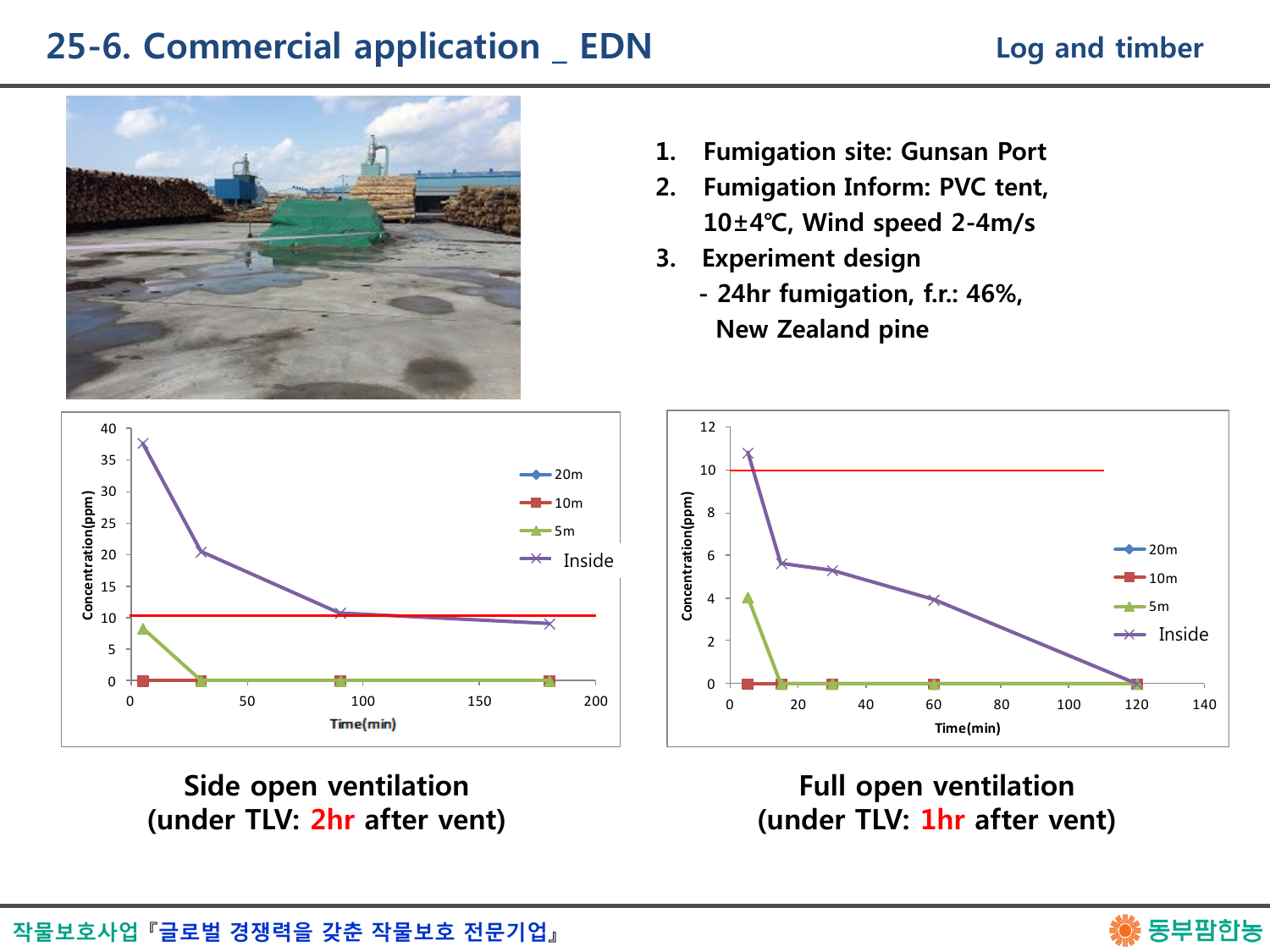# 25-7. Commercial application \_ EDN



- 1. Fumigation site: Gunsan Port(2015)
- 2. Fumigation Inform: PVC tent, 1±5℃, 108m3
- 3. Target Pest
	- R. speratus (Japanese termite)
	- C. fulvus (Yellow minute bark beetle)
- 4. Experiment design
	- 24hr fumigation, f.r.: 46%, New Zealand pine

| O |  | <b>ALLING</b> |
|---|--|---------------|
|   |  |               |

|                 | Trt.          |             |             |                       |              | Mortality(%)            |             |                                     |             |             |  |  |
|-----------------|---------------|-------------|-------------|-----------------------|--------------|-------------------------|-------------|-------------------------------------|-------------|-------------|--|--|
| <b>Fumigant</b> | Temp          | <b>Dose</b> | <b>Time</b> | <b>CT</b><br>(mg h/L) |              | <b>Japanese Termite</b> |             | <b>Yellow minute</b><br>bark Beetle |             |             |  |  |
|                 | $(^{\circ}C)$ | (mg/L)      | (h)         |                       | <b>Total</b> | <b>Dead</b>             | <b>Mort</b> | <b>Total</b>                        | <b>Dead</b> | <b>Mort</b> |  |  |
| Cont            |               |             |             | 0                     | 850          | $\overline{0}$          | 0.0%        | 290                                 | 0           | 0.0%        |  |  |
|                 | < 5           | 40          | 24          | 264.95                | 1240         | 1240                    | 100.0%      |                                     | 1110        | 100.0%      |  |  |
| <b>EDN</b>      |               |             |             |                       |              |                         | 100.0%      | 1110                                |             | 100.0%      |  |  |

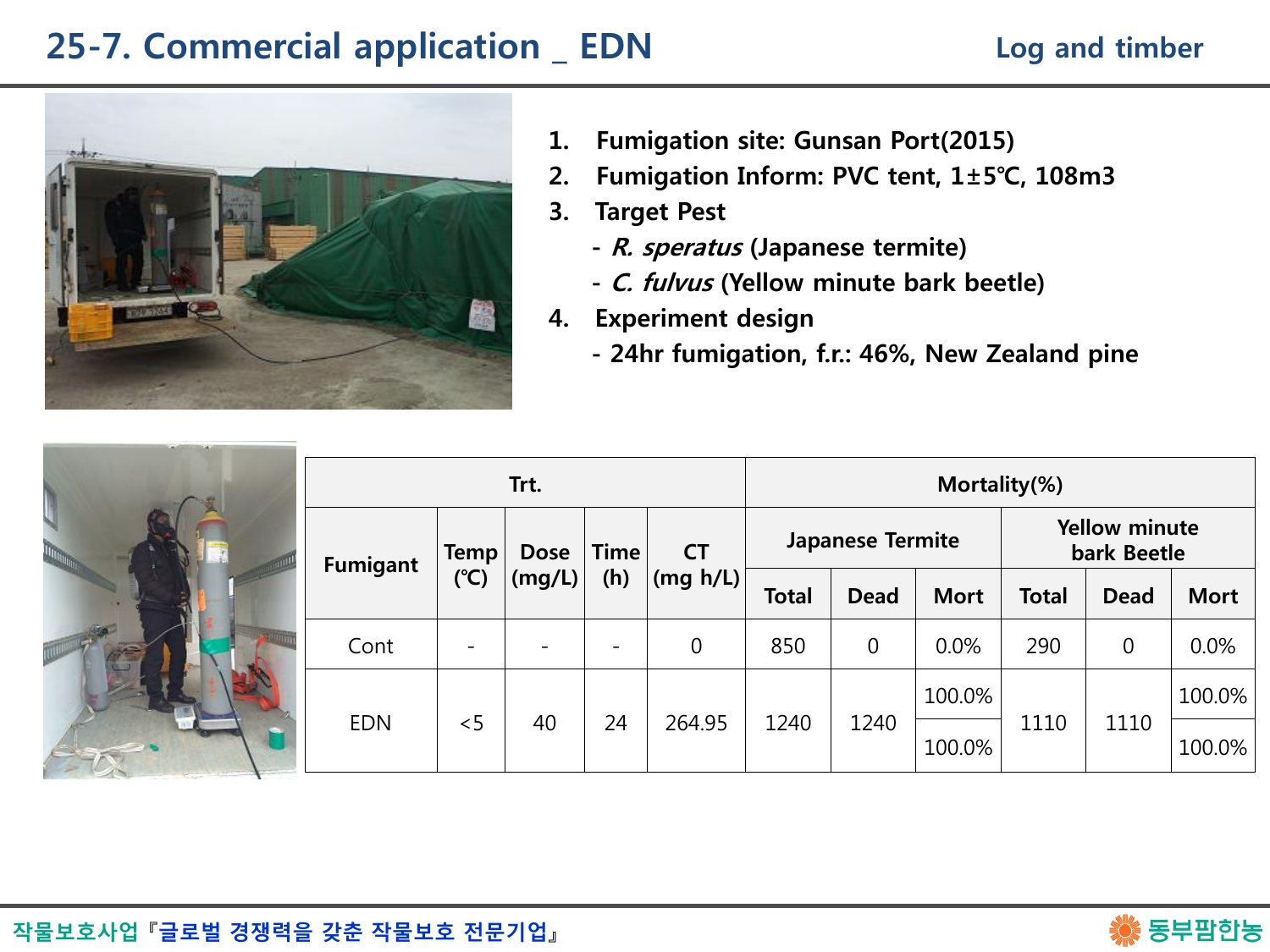# 25-8. Commercial application \_ EDN



- 1. Fumigation site: Gunsan Port(2015)
- 2. Fumigation Inform: PVC tent, 1±5℃, 98m3
- 3. Target Pest
	- M. altenatus (Japanese pine sawyer)
	- B. xylophilus(Pine wilt nematode)
- 4. Experiment design
	- 24hr fumigation, f.r. 30%, New Zealand pine

| <b>Titulian</b> |  | <b>AND</b>   |
|-----------------|--|--------------|
| <b>Allega</b>   |  | <b>JULIA</b> |
|                 |  |              |

|                 | Trt.                         |             |                          |                       |              | Mortality(%)         |             |                    |             |             |  |
|-----------------|------------------------------|-------------|--------------------------|-----------------------|--------------|----------------------|-------------|--------------------|-------------|-------------|--|
| <b>Fumigant</b> | <b>Temp</b><br>$(^{\circ}C)$ | <b>Dose</b> | <b>Time</b><br>(h)       | <b>CT</b><br>(mg h/L) |              | Japanese pine sawyer |             | Pine wilt nematode |             |             |  |
|                 |                              | (mg/L)      |                          |                       | <b>Total</b> | <b>Dead</b>          | <b>Mort</b> | <b>Total</b>       | Dead        | <b>Mort</b> |  |
| Cont            | $\overline{\phantom{0}}$     |             | $\overline{\phantom{0}}$ | $\boldsymbol{0}$      | 151          | $\mathbf 0$          | 0.0%        | 1300               | $\mathbf 0$ | 0.0%        |  |
| <b>EDN</b>      | < 5                          | 150         | 24                       | 595.95                | 583          | 583                  | 100.0%      | 1700               | 1700        | 100.0%      |  |